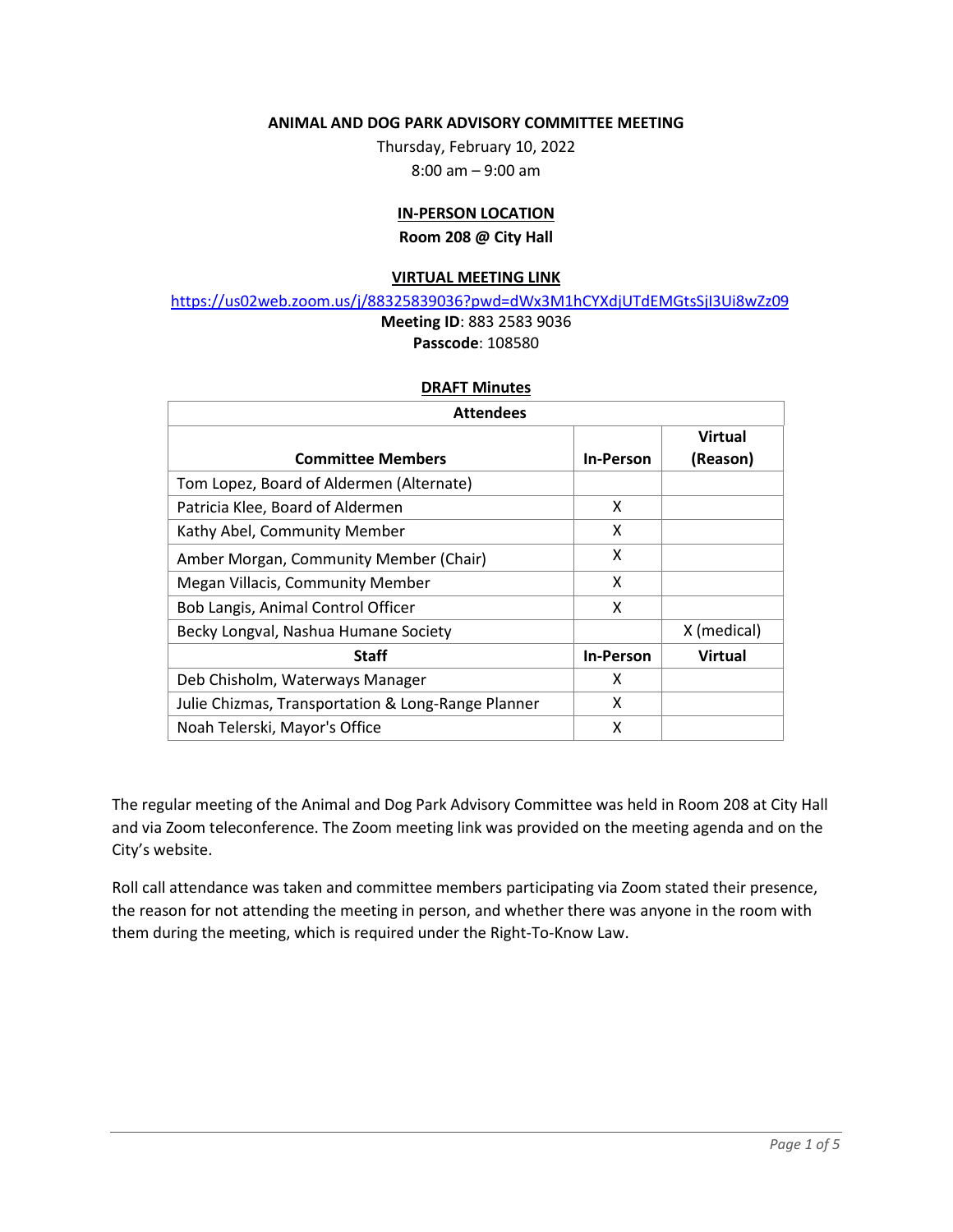# **1. Approval of th[e November 18, 2021 Meeting Minutes](https://www.nashuanh.gov/AgendaCenter/ViewFile/Minutes/_11182021-5746)**

- Motion: Bob Langis
- Second: Amber Morgan
	- o Discussion: None
- Yea: Unanimous by roll call vote
- Nay: None

# **2. Dog Park Non-Profit**

Amber updated the committee on the effort to form a non-profit organization to raise funds for, manage and operate a free downtown public dog park located in the Millyard. She is working with the NH Center for Non-Profits to make sure the non-profit is being set up correctly and all the appropriate boxes are checked. She is still looking for one more person who loves dogs and has fundraising experience to join the board. She is also actively checking on grants and other funding opportunities. The first fundraising task is to raise the money needed for a final design of a dog park, as recommended in the Millyard Dog Park Feasibility Study.

## **Next steps:**

- Continue working with NH Center for Non-Profits (Amber/board members)
- Recruit one more board member (Amber)

## **3. Dog Waste Clean-up Campaign**

Julie informed the group that the new Parks and Recreation superintendent starts on February 14<sup>th</sup> and she anticipates he will be joining the ADPAC at the March meeting.

Alderwoman Klee reported that the Shattuck Street Tot Lot continues to be a problem with respect to dog waste. She said it is even worse when a dog is let in while the kids are there. Some dog owners swear and are very disrespectful. The neighbors are beside themselves. Removing the fence has been considered but is not a good solution because there are streets along two sides of the park and that would pose a safety risk to the young children. Cameras will be pursued next though they may not be a deterrent for the occasional violator due to the difficulty of enforcement. However, they may be helpful with repeat offenders if you can catch them. Bob said bringing in repeat offenders on an at-large summons will be eye-opener, especially now that there's no \$25 cap on the fine. The violator's name will be in paper and police log.

Becky asked if there is a way to lock the gate during off hours. Alderwoman Klee said that would require dedicated staff to lock and unlock it daily. Bob can monitor the situation but in the summer time, it's very busy and would be difficult. The Police Department patrols and educates people but they can't always do that at the same time every day. There are a handful of people who are the repeat violators. When the PD is called, the violators are often gone by the time they get there. Amber asked if there were any concerned neighbors who might help with a door-to-door educational campaign. She also asked whether it was possible to get a list of registered dog owners from the City Clerk to use for targeted outreach. Alderwoman Klee said she would do the door-to-door outreach herself. She added that it isn't just people from the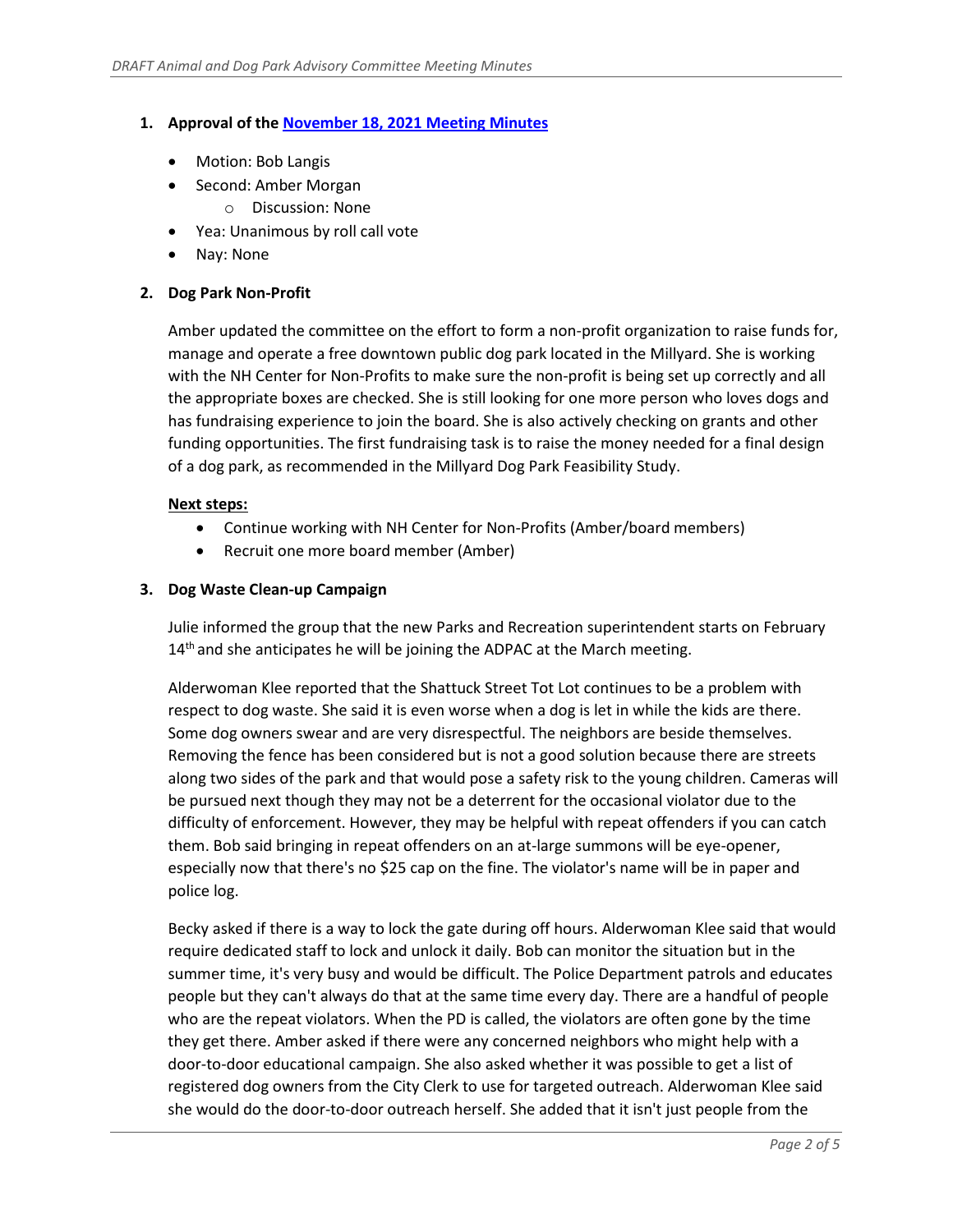neighborhood that are causing issue – there are dogs from other neighborhoods, too. Getting the neighborhood to take ownership of the Tot Lot is key and education never hurts.

Becky asked if we could look at the issue another way. Instead of trying to keep dogs out of the park, could we fence in a "relief area"? We can educate people but that won't solve the problem of people not having an area for their dogs to relieve themselves. Alderwoman Klee said she didn't have a problem with that idea and suggested an area on the Laton Street side. A deep fence would be needed to prevent digging dogs from escaping onto a neighboring property or into the street. Becky said they've had success using cinder blocks along and under fencing that goes down about 2 feet to proactively prevent digging.

Alderwoman Klee will pursue a conversation about a fenced area with neighbors, especially the abutting residential property. Parks and Rec also needs to be consulted about the gate, fencing and the whole park in general. This may be a good solution that helps get rid of negative space. Amber said it needs to be called a dog relief area and not a dog park. Julie thought the entrance may need to be separate due to the new rule about dogs in tot lots. Kathy noted this is a behavior issue and some people still may not care. Alderwoman Klee said we've established a rule about dogs in tot lots and increased fines related to dogs. This is another step we can take to help. She and the neighbors are very frustrated. The park was used a lot more after it was cleaned up last year. This topic will be revisited with the new Parks and Rec superintendent once he joins the committee.

Becky asked if we could get a plan of the Shattuck Street lot for the next meeting. Julie brought up the site on the City's GIS website:

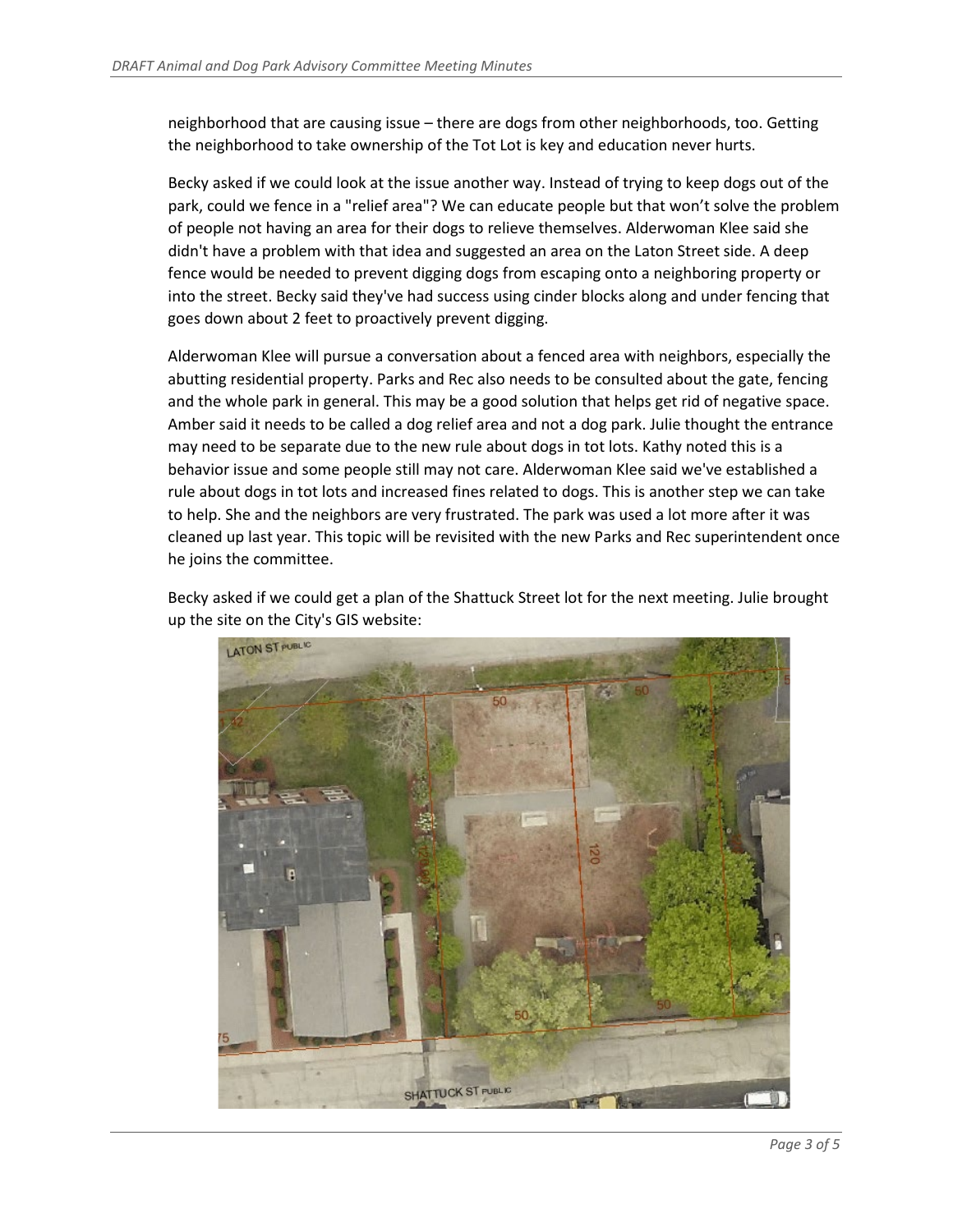Amber said that the Twin Ponds complex off Spit Brook Road has a dog relief area that we could use as a model. Becky added that this would be a great place for an educational/informational board and also to host clinics, dog events, or training sessions.

# **Next steps:**

- Speak with abutters about cameras (Alderwoman Klee)
- Conduct a door-to-door educational campaign (Alderwoman Klee)
- Speak with neighbors and Parks and Rec about fencing off a dog relief area (Alderwoman Klee, Julie)

## **4. Animal-Related Signage**

As discussed at the previous meeting, we need to work with Parks and Rec and the School district to identify where there is inconsistent signage and fix that first, focusing initially on fenced in parks and sites with biggest issues related to dogs. This topic will be brought back for discussion once the new Parks and Rec super begins.

## **Next steps:**

• Outline existing inconsistencies and issues using Bob's notes and meeting minutes for discussion with Parks and Rec and the School District (Julie)

## **5. Animal Control Officer and Humane Society Updates**

• **ACO:** Bob reported that the year started with the seizure of over 50 animals. The relocation of the animals to the shelter went smoothly thanks to Becky and her staff.

Bob provided an updated animal call report (summary attached). There is a new category: Paperwork, which covers Abatement Orders, Violation of Abatement Orders, Civil Forfeitures for Unlicensed Dog and Summons. The Check Conditions calls were related to dogs being out in the cold; by the time Bob got there, the dogs were generally back in the house.

Amber informed the committee that the Nashua PD has a new community therapy/tracking dog. Ellie is a black lab that works with Officer Turcotte. Alderwoman Klee said she recently went on a ride along and Ellie is doing really well. She often works on cases involving children and recently assisted in locating a lost resident with Alzheimer's disease.

• **Humane Society:** Becky reported that while this tends to be a slower time of year, they still have a lot of dogs and rabbits. The Humane Society is currently working with Nashua Fire Rescue to initiate an animal handing training for response personnel. Response vehicles are equipped with animal oxygen masks and training would include how to give oxygen, how to approach scared animals, and how to properly hold them for comfort.

The Humane Society is still working hard on their expansion project and the capital campaign to fund it. They are also waiting on a determination regarding the state law that prevents the Humane Society from operating a low cost veterinary clinic. If the law changes, the Shelter plans on building a clinic. The current Safety Net program is booming and that shows the great need for lower cost pet care. People on limited incomes shouldn't have to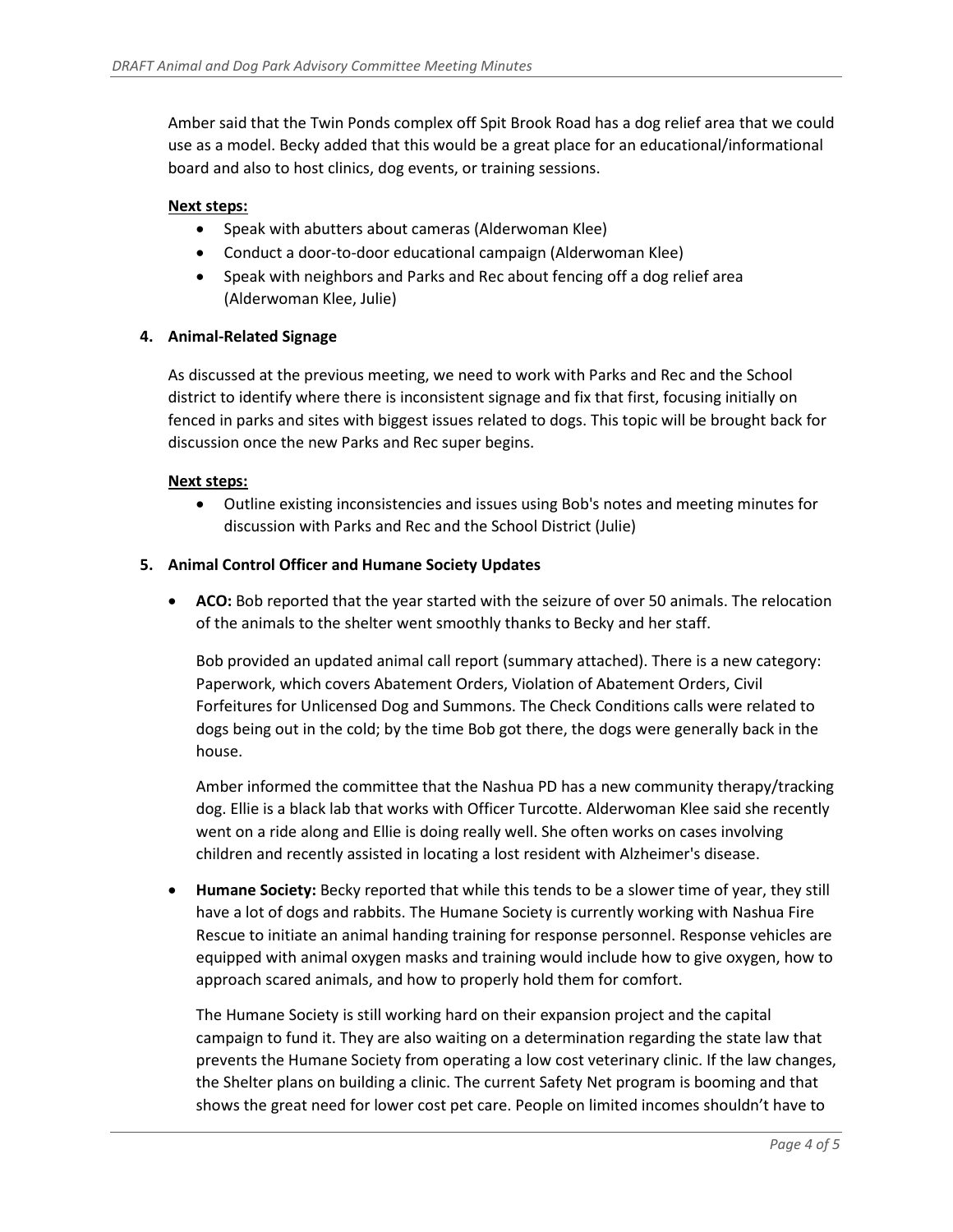pick between their medicine and care for a companion pet. A consultant specializing in fundraising is helping with the capital campaign. The Humane Society still offers community clinics on Tuesdays (spay/neuter) and Wednesdays (vaccines), and did not stop them due to COVID.

Julie asked if NH (or the City) bans the sale of puppy mill dogs in pet stores. Bob explained that licenses are required to breed 50 or more animals in NH. Becky noted that pet stores usually import puppy mill puppies and don't get them from local breeders. Alderwoman Klee said she worked on a bill to stop the importing of puppy mill dogs in the past but the well-funded dog breeding organizations fought hard against it. Becky added that the AKC fights against animal regulations like this as they get income from puppy mills. She also said the Humane Society is working with PetSmart to rehome rescued guinea pigs, which is good PR for rescues.

Becky said there is currently a proposed bill to ban the declawing of cats [\(HB1226\)](https://www.gencourt.state.nh.us/bill_status/results.aspx?adv=2&txtbillno=HB1226). The Federation of Humane Societies is not taking position. Vets should be able to determine if a cat should be declawed due to injury or damage – the bill should be reworded to a 'ban on declawing with exception' to allow for medically necessary procedures.

## **6. Other**

- Due to her successful campaign for BPW commissioner, June Leman resigned from the ADPAC effective January 4, 2022.
	- $\circ$  Becky was nominated as Vice-Chair and was unanimously approved by roll call vote.
	- o Alderwoman Klee has dog-owning constituent who she thinks would make a good candidate for the vacant community member position and will follow-up with Amber.
- Status of §93-14: Approved by BOA on 11/9/21. Per the City Clerk's website, newly-adopted legislation will appear in the [online version of the Code](https://ecode360.com/8729709) approximately 45 days after its approval date, which would be 12/24/21. It is currently listed at the top of Chapter 93 under "New Laws" but the rule itself has not yet been updated as of February 10th.

Meeting adjourned at 9:01 am by roll call vote

## **Next Scheduled Meeting: Thursday, March 10th 8 AM – 9 AM**

*Minutes by: Julie Chizmas*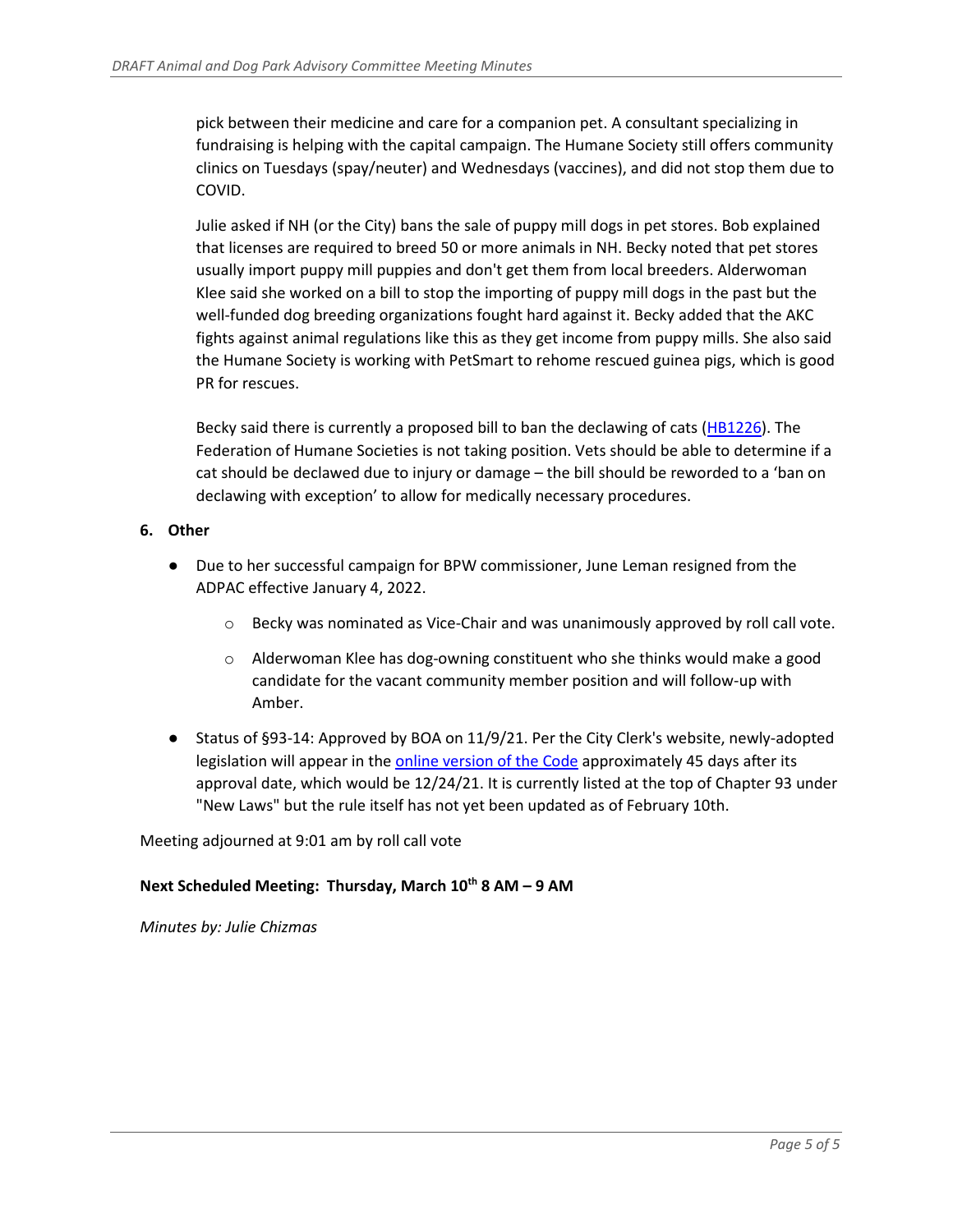

| 2022                | JAN            | <b>FEB</b> | <b>MAR</b> | <b>APR</b>  | <b>MAY</b> | <b>JUNE</b> | <b>JULY</b> | <b>AUG</b> | <b>SEPT</b> | <b>OCT</b> | <b>NOV</b> | <b>DEC</b> | <b>YTD</b>     |
|---------------------|----------------|------------|------------|-------------|------------|-------------|-------------|------------|-------------|------------|------------|------------|----------------|
| At Large            | 23             | 0          | 0          | 0           | 0          | $\mathbf 0$ | 0           | 0          | 0           | 0          | 0          | 0          | 23             |
| <b>Barking</b>      | 12             | 0          | $\Omega$   | 0           | $\Omega$   | 0           | 0           | 0          | 0           | 0          | 0          | 0          | 12             |
| <b>Bites</b>        | 3              | 0          | $\Omega$   | $\Omega$    | $\Omega$   | $\Omega$    | $\Omega$    | $\Omega$   | 0           | 0          | $\Omega$   | 0          | 3              |
| Check Cond.         | 17             | $\Omega$   | $\Omega$   | $\Omega$    | $\Omega$   | $\Omega$    | $\Omega$    | $\Omega$   | $\Omega$    | $\Omega$   | $\Omega$   | 0          | 17             |
| Cruelty             | 1              | 0          | $\Omega$   | $\Omega$    | $\Omega$   | $\Omega$    | 0           | $\Omega$   | $\Omega$    | $\Omega$   | $\Omega$   | 0          | 1              |
| Follow up           | 5              | 0          | $\Omega$   | $\mathbf 0$ | 0          | 0           | 0           | 0          | 0           | 0          | 0          | 0          | 5              |
| Give Advice         | 4              | 0          | 0          | 0           | 0          | 0           | 0           | 0          | 0           | 0          | 0          | 0          | 4              |
| Give Assist.        | 12             | 0          | 0          | 0           | 0          | 0           | 0           | 0          | 0           | 0          | 0          | 0          | 12             |
| Menace              | 0              | 0          | 0          | 0           | 0          | 0           | 0           | 0          | 0           | 0          | 0          | 0          | 0              |
| <b>Vicious</b>      | 1              | 0          | $\Omega$   | 0           | 0          | 0           | 0           | 0          | 0           | 0          | $\Omega$   | 0          | 1              |
| Wildlife            | 6              | 0          | $\Omega$   | $\Omega$    | $\Omega$   | $\Omega$    | $\Omega$    | $\Omega$   | $\Omega$    | $\Omega$   | $\Omega$   | 0          | 6              |
| Comm. Policing      | 0              | 0          | 0          | 0           | $\Omega$   | $\Omega$    | 0           | 0          | 0           | 0          | 0          | 0          | 0              |
| Livestock           | $\Omega$       | 0          | 0          | 0           | $\Omega$   | $\Omega$    | 0           | $\Omega$   | 0           | $\Omega$   | 0          | 0          | 0              |
| Paperwork           | $\overline{2}$ | 0          | 0          | 0           | 0          | 0           | 0           | 0          | 0           | 0          | 0          | 0          | $\overline{2}$ |
| Totals:             | 86             | 0          | 0          | 0           | $\Omega$   | $\Omega$    | 0           | 0          | 0           | 0          | 0          | 0          | 86             |
| <b>Running Sum:</b> | 86             | 86         | 86         | 86          | 86         | 86          | 86          | 86         | 86          | 86         | 86         | 86         |                |
| 2021 Sum:           | 70             | 124        | 214        | 318         | 490        | 659         | 808         | 955        | 1,060       | 1,168      | 1,260      | 1,360      |                |
| 2020 Sum:           | 98             | 188        | 294        | 370         | 532        | 693         | 832         | 965        | 1,075       | 1,179      | 1,254      | 1,327      |                |